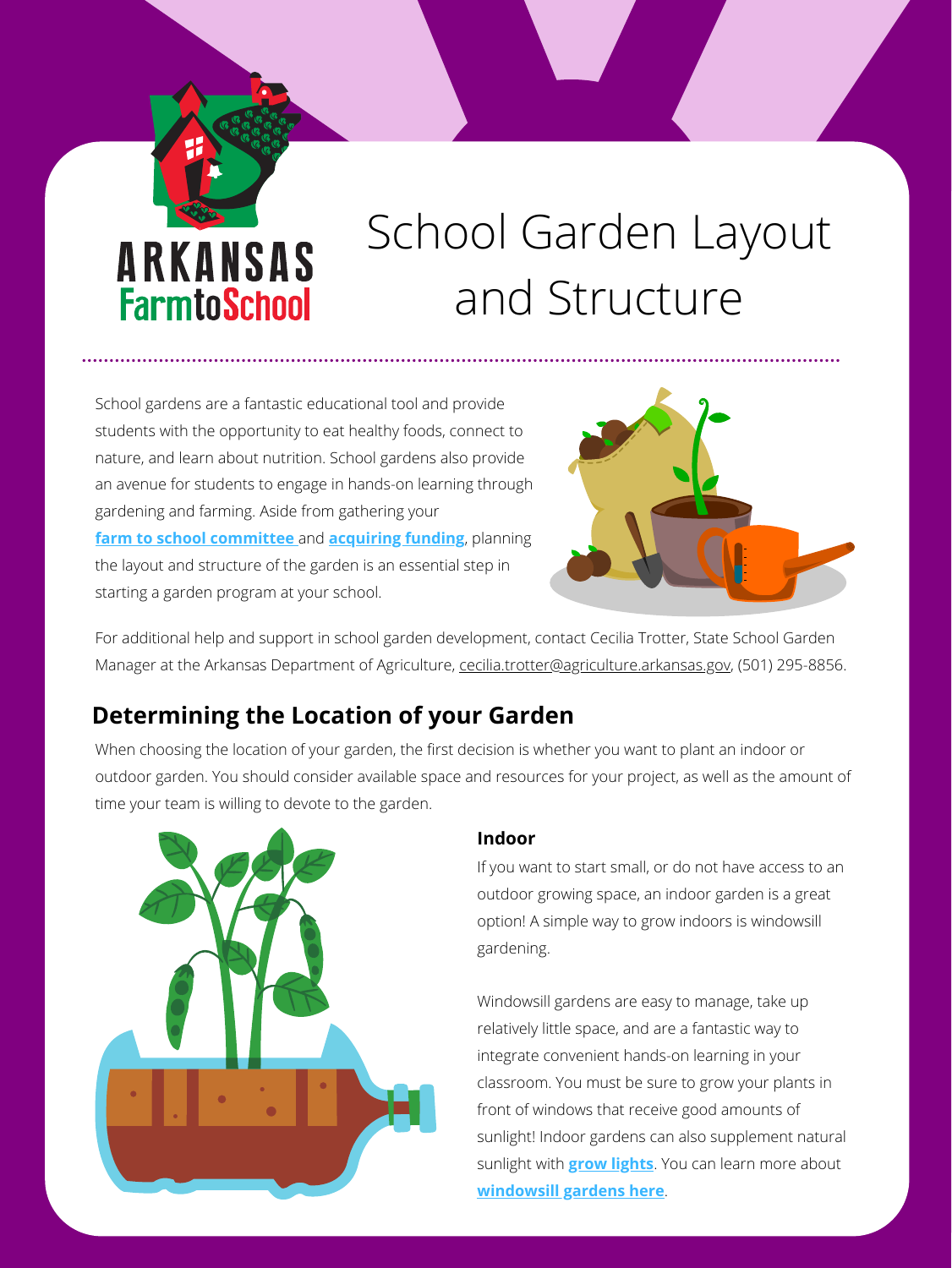#### **Outdoor**

If you decide to start an outdoor garden, consider the following factors when choosing a location:

**Sun:** plants need plenty of sunlight to grow, so be sure the location you decide on is not too shaded. Observe the site throughout the day to be sure it gets at least 6-8 hours of direct sunlight.

**Soil:** nutrient-rich, well-drained soil is essential for growing a bountiful garden. Determine soil texture and consider testing for pH and nutrient content in potential garden sites. Reach out to your **[local Cooperative Extension office](https://www.uaex.uada.edu/counties/)** for information on testing your soil.



**Accessibility:** your garden site should be handicapped accessible, with a level, wide pathway so all can enter the space. More information on creating an accessible garden can be found **[here](https://kidsgardening.org/garden-how-to-create-an-accessible-garden/)**. **Convenient for learning:** choose a location that is convenient for students, teachers, and other community members to visit

Water drainage: if possible, avoid sites that are too low, too sloped, or that collect a lot of standing water (particularly if you are planning an in-ground garden).





First, use a measuring tape to gather the dimensions of the space you are creating. Next, measure the features within the site such as existing structures and vegetation. Then, draw a rough sketch of the garden site and include the site boundaries, existing features, and water source. Be sure to note the cardinal directions on your sketch, and remember it is important to orient your garden so it gets south-facing sunlight.



**Access to a nearby water source:** your garden should have a nearby spigot or water line in order to irrigate your plants.

# **Designing the Garden Layout**

Once you have a location for your garden, sketch out the site and start brainstorming a layout for the space. Include students in sketching, measuring, and designing the garden!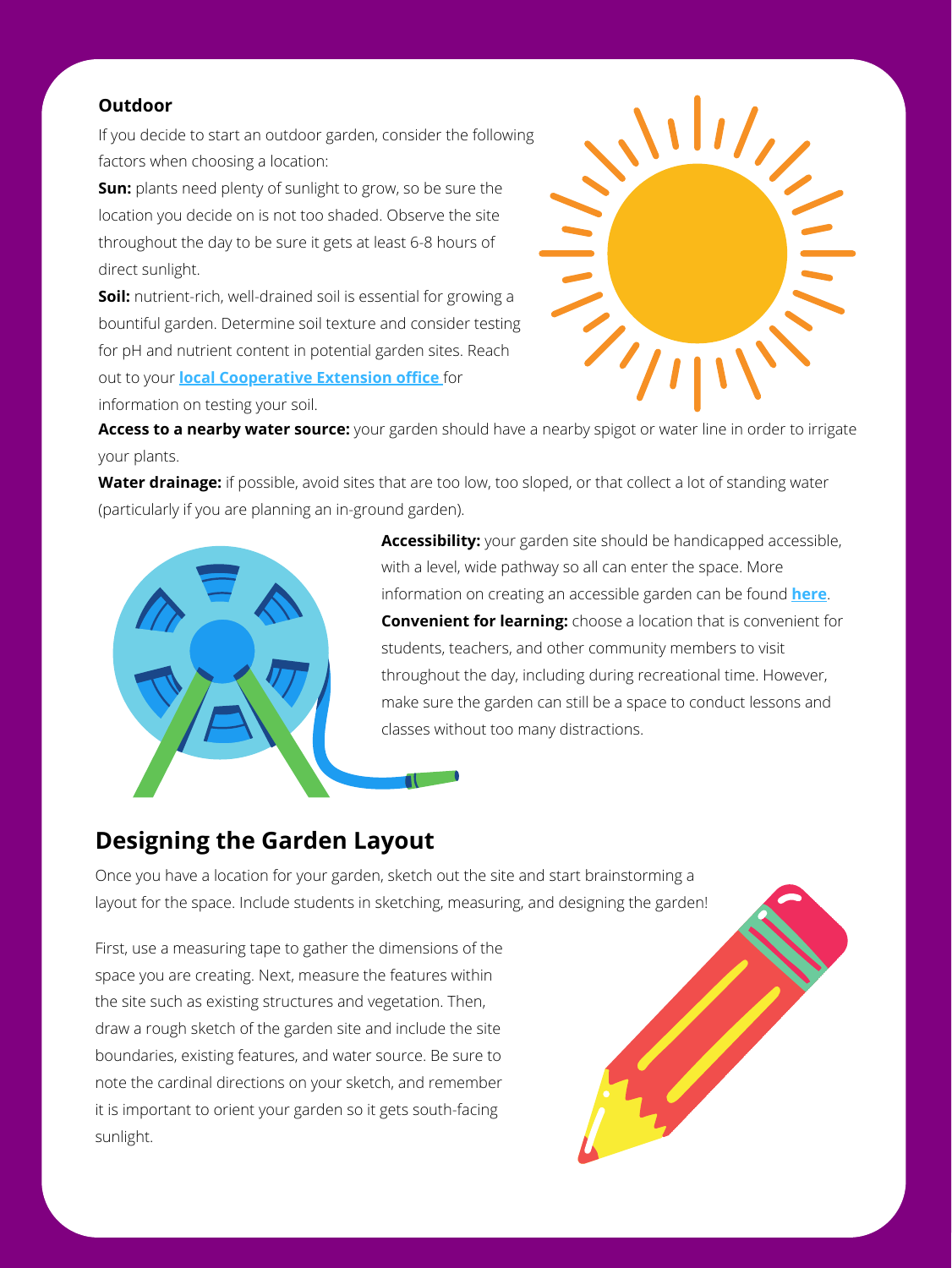### **Container gardens**

Container gardens are a good choice for smaller, lower-maintenance planting projects. The first step in preparing a container garden is acquiring your containers, and the possibilities are endless. Regular flower pots, plastic bins or buckets, or reused items such as old wheelbarrows make great containers! Drill holes in your containers for proper drainage and to prevent overwatering. Fill your chosen containers with a good potting soil mix instead of garden soil, which can get too dense and compacted in containers.



#### **Raised beds**

Once you have the major features of the area sketched out, brainstorm how you would like to arrange your garden. Take into account all of the elements of your garden: different types of beds, pathways, seating areas, and/or outdoor classroom space. Try out different configurations until you develop a general idea of where you want each element.

## **Deciding the Growing Space Structure of your Garden**

After you brainstorm the layout of your garden, it is time to decide on the structure of your growing space and finalize the garden design. There are three main types of outdoor growing spaces you can choose from (or mix and match):

- container gardens;
- raised beds; or
- in-ground.

Raised beds are a good option for an area without adequate soil for gardening, and can also be more easily accessible to people of all ages and physical conditions. The initial cost and labor of filling raised beds with soil can be substantial, but once built they are tidy, easily manageable, and a great option for gardening with kids.